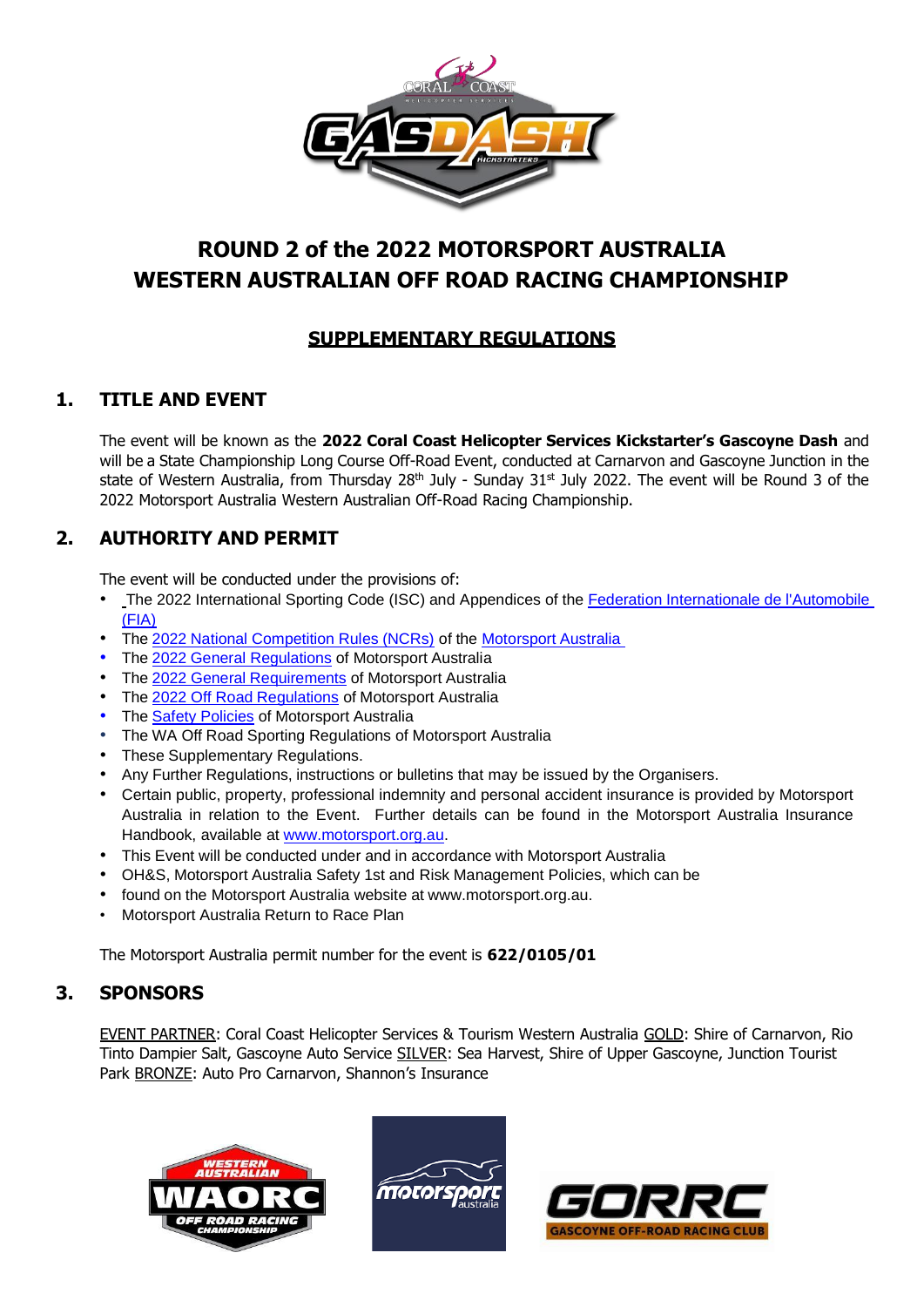

## **4. PROMOTER**

The event will be promoted by the Gascoyne Off-Road Racing Club (GORRC), which has appointed the Organising Committee listed below.

OFFICIAL EVENT ADDRESS Gascoyne Off-Road Racing Club PO Box 1464, Carnarvon. WA 6701

Email: [admin@gasdash.com](mailto:admin@gasdash.com) or [entires@gasdash.com](mailto:entires@gasdash.com)

Please note: No responsibility will be accepted for mail sent to any other address.

### **5. ORGANISING COMMITTEE**

| <b>Ted Schultz</b>   | President    | 0417173387 | president@gasdash.com |
|----------------------|--------------|------------|-----------------------|
| Michael Gibbings     | V. President |            |                       |
| Matthew Holla        | Treasurer    |            | treasurer@gasdash.com |
| Sheila Lloyd         | Secretary    |            | secretary@gasdash.com |
|                      |              |            |                       |
| Cathy Bird           | Committee    |            |                       |
| Justin Radcliffe     | Committee    |            |                       |
| Michelle Kearney     | Committee    |            |                       |
| <b>Chris Collins</b> | Committee    |            |                       |
| Ben Broeder          | Committee    |            |                       |

## **6. PRINCIPAL OFFICIALS**

| Clerk of Course                  | Patricia Cosh          |
|----------------------------------|------------------------|
| Assistant Clerk of Course        | <b>Steve Forrester</b> |
| <b>Assistant Clerk of Course</b> | Greg (Ted) Schultz     |
| Chief Time Keeper                | TBA                    |
| <b>Event Secretary</b>           | TBA                    |
| <b>Chief Scrutineer</b>          | Daniel Rogers          |
| Medical Response Coordinator     | Medic Aid WA           |
| <b>COVID Checker</b>             | TBA                    |

## **7. STEWARDS**

| Chair Steward | Lyndon Sperring |
|---------------|-----------------|
| Steward       | Naomi Jennings  |
|               |                 |

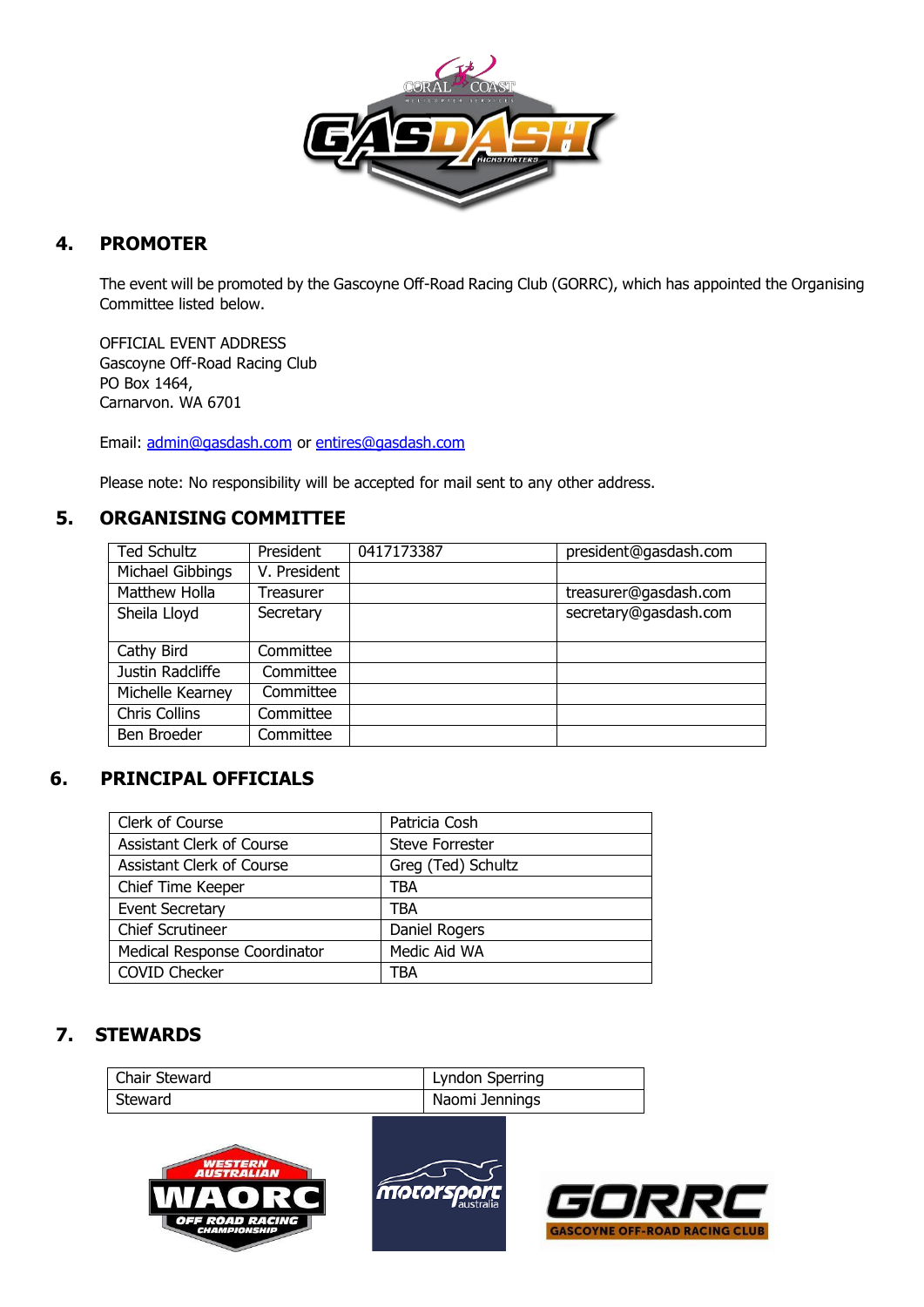

## **8. ENTRY DETAILS**

Entries open 9am, Wed 1st, June 2022 Entries close 6pm, Thurs 30<sup>th</sup> June 2022

The online entry link is [www.myraceresult.com.au](http://www.myraceresult.com.au/) or via the links at [www.gasdash.com](http://www.gasdash.com/) and [www.waorc.com](http://www.waorc.com/) Entry Forms must be completed in full on the Online Entry GORRC Memberships are available for \$55 – [www.gasdash.com](http://www.gasdash.com/)

The entry fee is **\$400.00.** Transponder hire is **\$35.00**

Entries are limited to 50 and acceptance will be determined in order of receipt. 3 Service Crew are included in the entry, additional service crew are charged at \$25.00 per person.

A Road Permit Fee of \$45.00 is also payable. This permit will allow competitors to drive their race vehicles on public roads at the permitted times during the event.

The event is open to off road vehicles in Classes as per section 4.2 of the Off Road Standing Regulations. Minimum license requirements for this event are: Motorsport Australia Off Road/Off Road Junior or higher license for all competitors. Motorsport Australia log books are required for all competing vehicles. All current licenses, club membership cardsand vehicle logbooks MUST be presented to the event secretary for verification prior to scrutiny.

The organisers reserve the right to refuse an entry in accordance with the provisions of the NCR's.

Entries withdrawn by written advice to the Event Secretary before 5.00pm, 7th July 2022 will receivea refund of the entry fee, less an administration fee of \$80 per entry. No refunds will be granted for entries withdrawn after this date.

The organisers reserve the right to postpone, abandon or cancel the event as may be decided by the Clerk of Course/Stewards of the competition. In the event of a cancellation, a \$80 administration fee will be deducted from any refund given (this will go towards meeting already committed costs)

All payments must be made via Paypal or Electronic Funds Transfer

EFT Payment may be made to

#### **Account Name: GORRC BSB: 016 610 Account No: 497253547**

Please send proof of payment with entry application and disclaimers to the Official Entry Address. The Promoter reserves the right to cancel, abandon or postpone the event if less than 20 entries are received by the close of entries, and/or in accordance with the NCR's.





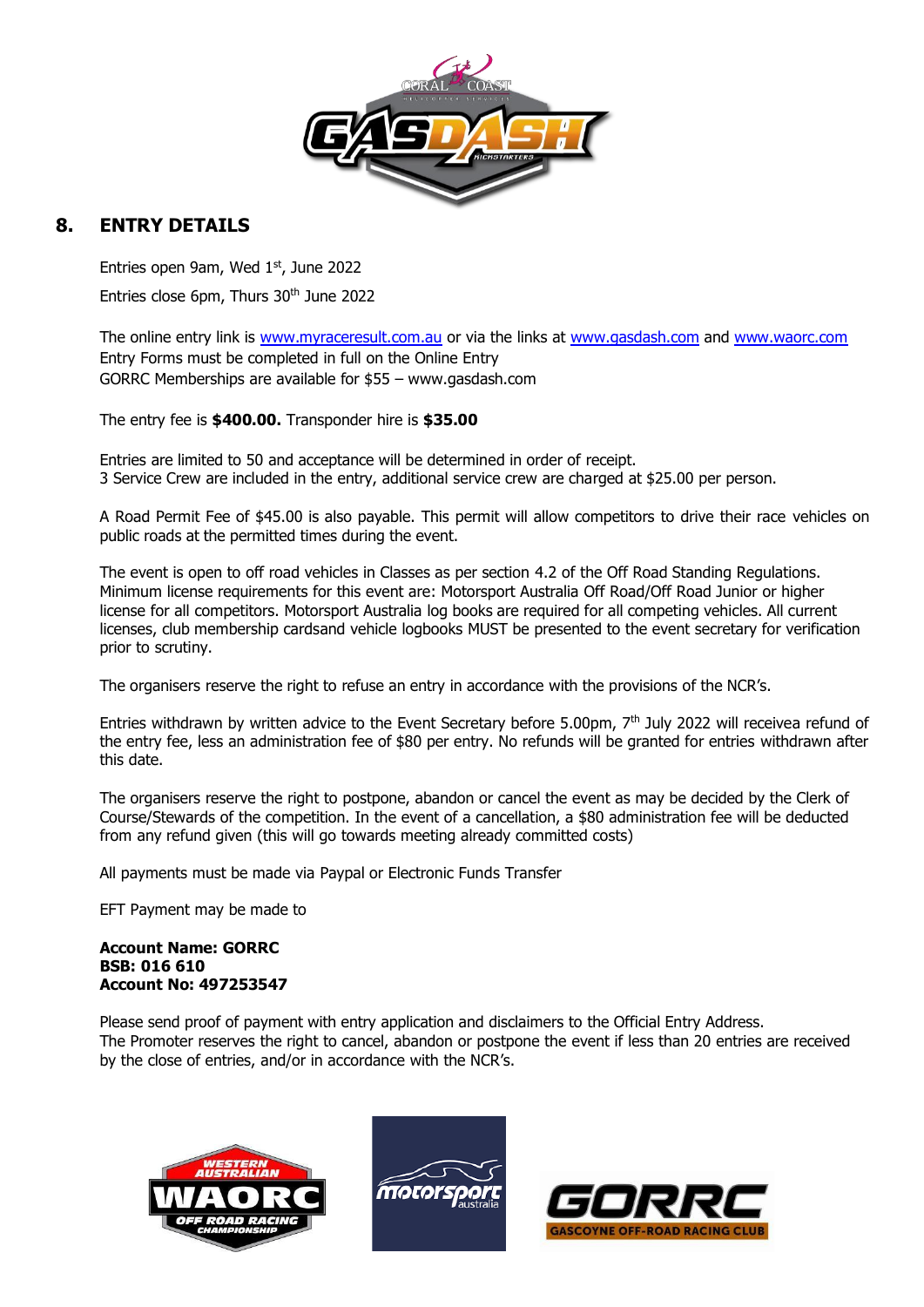

## **9. WAORC SIGNAGE**

Sporting Regulations (Article 9(ii) A space 140mm high x 500mm wide immediately under the crew's side 'window' opening is reserved for organiser and WAORC sponsorship signage on each side of the vehicle. A vehicle which does not comply Article9 (ii) of the WA Off Road Sporting Regulations will not be allowed to start.

As per Article 9 (vi) of the WA Off Road Sporting Regulations a competitor may, upon payment of the specified sum, enter without WAORC sponsorship signage.

## **10. SCRUTINY**

### **10.1 Times and Venues**

Scrutiny will be conducted between the hours of 1.30pm and 5.00pm Thursday  $28<sup>th</sup>$  July 2022. Competitors are reminded that the consumption of alcohol is prohibited during scrutiny. Crews must present all race apparel at scrutiny for examination. Both driver and navigator must be present for scrutiny. Vehicles must be capable of being driven in and out of the scrutiny area.

**Competitors are to complete the Motorsport Australia Self Scrutiny form**. The selfscrutiny form must be submitted to the scrutineer at the time of race apparel inspection. Competitors vehicles may be subject to spot scrutiny checks by the Chief Scrutineer during the event.

### **10.2 Documentation**

Competitors will be required to submit the following documentation electronically prior to the event. These items can be submitted via upload on the entry portal after the initial entry process. Please ensure entry form is fully completed, payment made and all relevant documents has been uploaded before attending documentation at Old PCYC Building, 406 Robinson Street, or your entry may not be accepted.

- Current Motorsport Australia affiliated club membership
- Current Motorsport Australia competition licence for Driver and Navigator
- Motorsport Australia vehicle logbook
- Civil driving licences
- Current Motorsport Australia Competition licences (if not the Driver)
- Vehicle Legal Owner's Declaration.

Documentation will be conducted between the hours of 1.30pm and 4.00pm Thursday 28<sup>th</sup> July 2022 at the old PCYC Building.





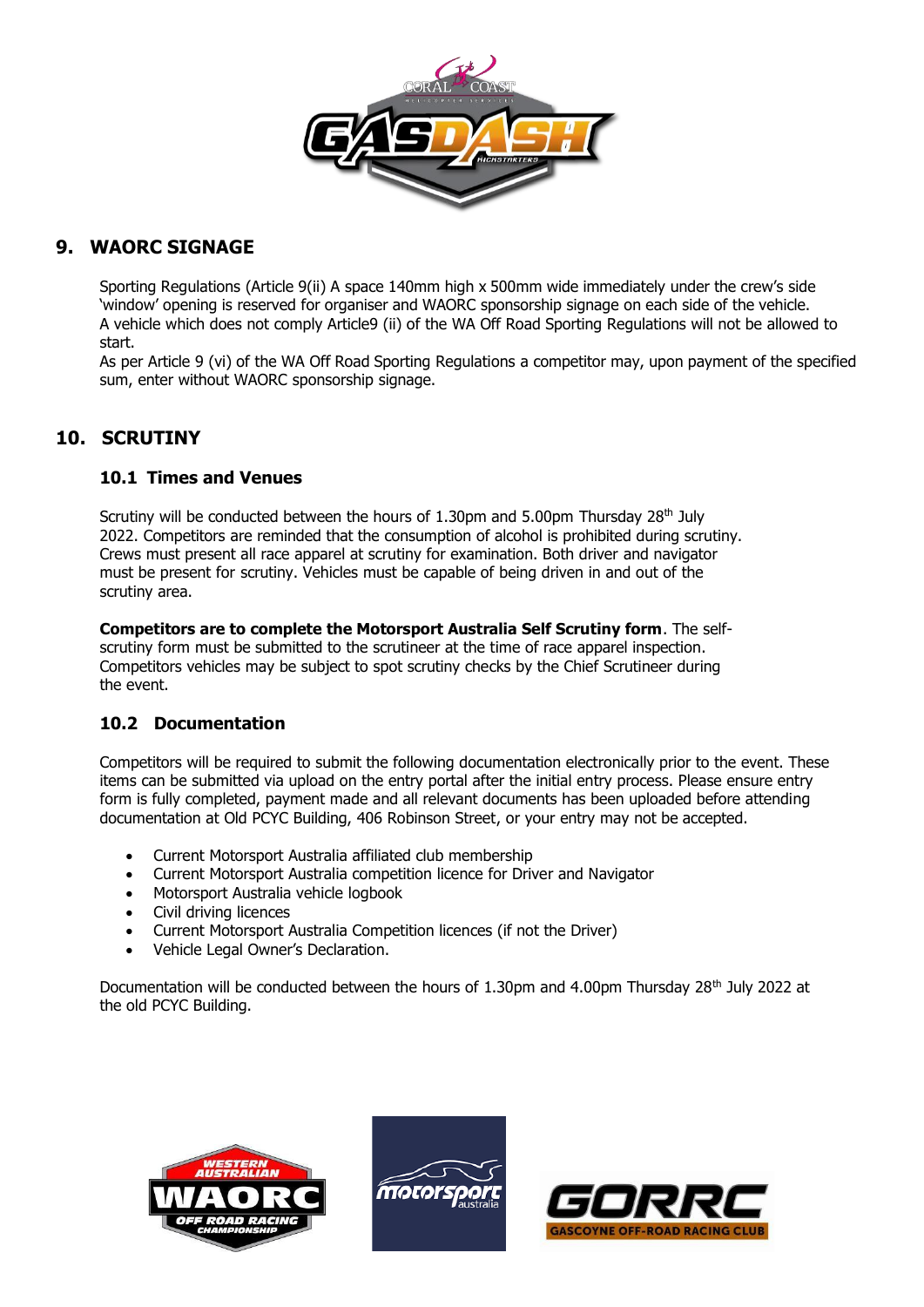

### **10.3 Street Display**

**Thursday 28th July from 3.00 – 6.00 pm** – 406 Robinson Street, Carnarvon (old PCYC Building) The display is an important community engagement undertaking, and is compulsory unless agreed to prior with the organizing committee.

## **11. RUNNING DETAILS**

### **11.1 General**

The venue for the event will be Carnarvon and Gascoyne Junction, WA, which is approximately 900 km north of Perth

#### **The event will be conducted in 2 sections**

**Sections 1** will comprise of one point to point section from Carnarvon to Gascoyne Junction of approximately 205 km's which will include 3 fuel stops/checkpoints.

**Section 2** will comprise of one point to point section from Gascoyne Junction to Carnarvon of approximately 205 km's which will include 3 fuel stops/checkpoints.

The total competitive distance will be approximately 410 km's. The surface may consist of dirt, sand & gravel.

NB: All distances and times noted within these Regulations are approximate and may be varied at any time via briefings or further advice to competitors.

In all section's competitors will be started one at a time and at **1 minute intervals for the first ten competitors, then 30 second intervals thereafter**. This interval may vary at the discretion of the organisers.

#### **Section 1 will commence 7. 00 am Saturday 30th July**

Competitors not finishing Section 1 may apply to the organisers to be seeded. The closing me for seeding applications will be 6pm Saturday  $30<sup>th</sup>$  July 2022, by completing the seeding request from.

#### **Section 2 will commence at 7.00am on Sunday 31st JULY**

#### **Allowed Time**

To be classified as a finisher, a crew shall complete a section within the time allowed as follows: Section 1 (Race Day 1): The course will be closed at Checkpoint 2, 2 hours after the allocated departure time of the last competitor from the Start/Finish line at Carnarvon and at checkpoint 3 hours after the allocated departure time of the last competitor from the Start/Finish line at Carnarvon.

Section 2 (Race Day 2): The course will be closed at Checkpoint 2, 2 hours after the allocated departure time of the last competitor from the start line at Gascoyne Junction and at checkpoint 3 hours after the allocated departure time of the last competitor from the start line at Gascoyne Junction.





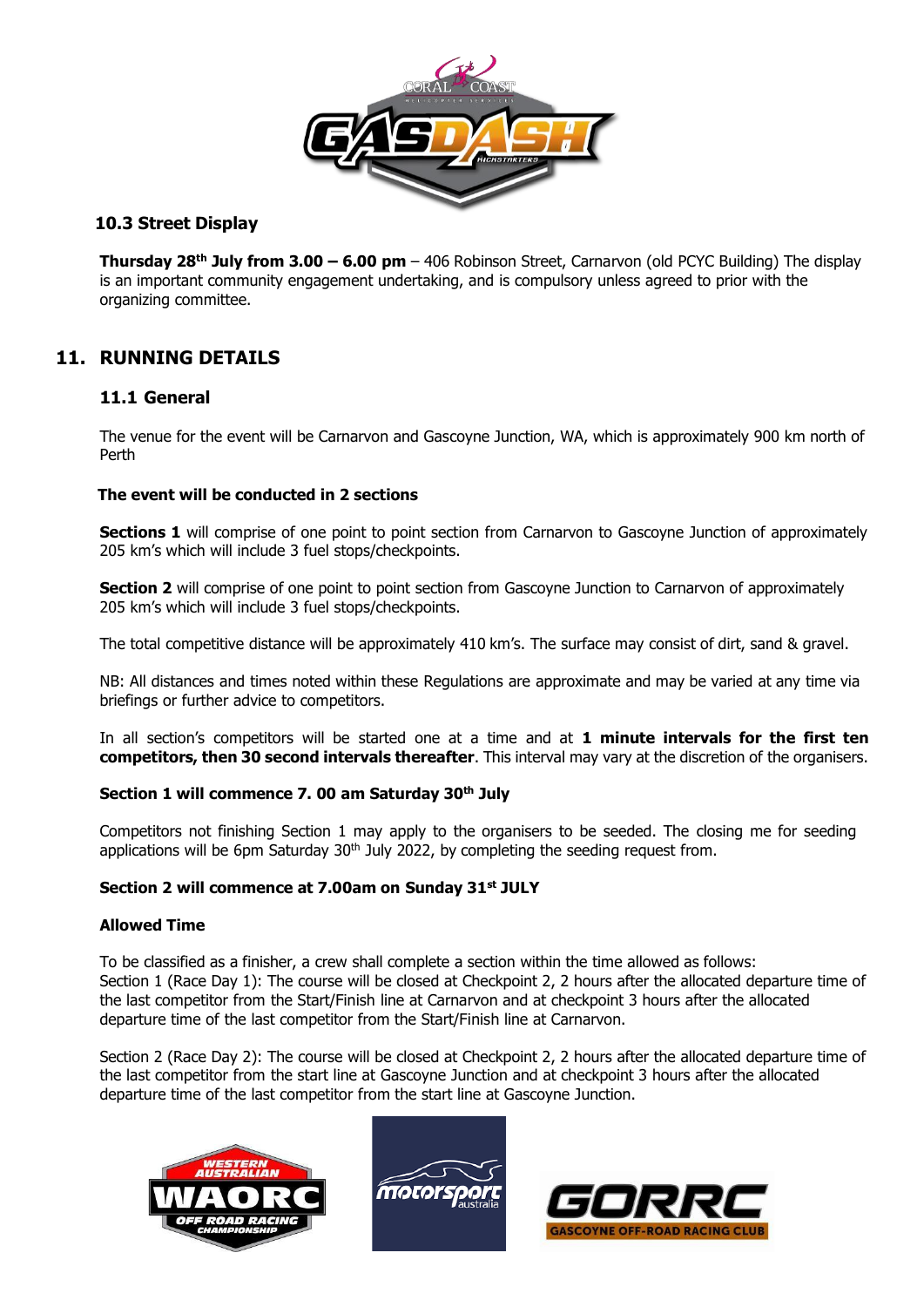

The total time allowance for each day will be 4 hours from the competitors start time. Should time exceed this, the competitor will be deemed Out of Time (OOT).

#### **11.2 Reconnaissance**

Due to the remote and inaccessible nature of the Kickstarters Gascoyne Dash track reconnaissance of the main track will NOT be offered.

Prologue course reconnaissance shall commence at 12pm Friday 29<sup>th</sup> July 2022. The maximum speed permitted on reconnaissance is 80km/h and limited to one lap. Crews will only be able to undertakereconnaissance in their competition vehicles and are reminded that their vehicles must pass scrutiny prior to reconnaissance. Reconnaissance can only be undertaken by signed on competitors, crew or officials.

#### **11.3 Prologue**

The prologue will be held on Friday 29<sup>th</sup> July 2022, starting at 1.30 pm. The length of the prologue will be approximately 14 kilometers. Competitors will start at 1 minute intervals.

Competitors will start the prologue in an order determined by their relative position on the seeding list on the basis of their previous three prologue results relative to the rest of the field. Prologue start times will be issued at documentation.

Competitors not finishing the prologue may apply to the organisers to be seeded for Section 1 by completing the seeding request from. The closing time for seeding applications will be 4.30 pm Friday.

#### **11.4 Course Marking**

The standard signs as noted in the Motorsport Australia Manual will be utilise. In addition,cones, barriers, fences and bunting will be used to delineate the course in some areas. These will be treated as course markers for the purpose of penalties.

### **11.5 Refueling**

All refueling during competition is to be done only in the pit area or at designated re-fueling areas along the track. Cars must be refueled with the crew out of the vehicle and the engine off.

All refueling to be in compliance with Article 4.6 of the Off Road Standing Regulations.

**Written approval** of the Clerk of Course must be obtained. A fire extinguisher must be held at the ready during the entire fueling operation. Cars **must** be refueled with the crew **OUT** of the vehicle and the engine turned **OFF.**





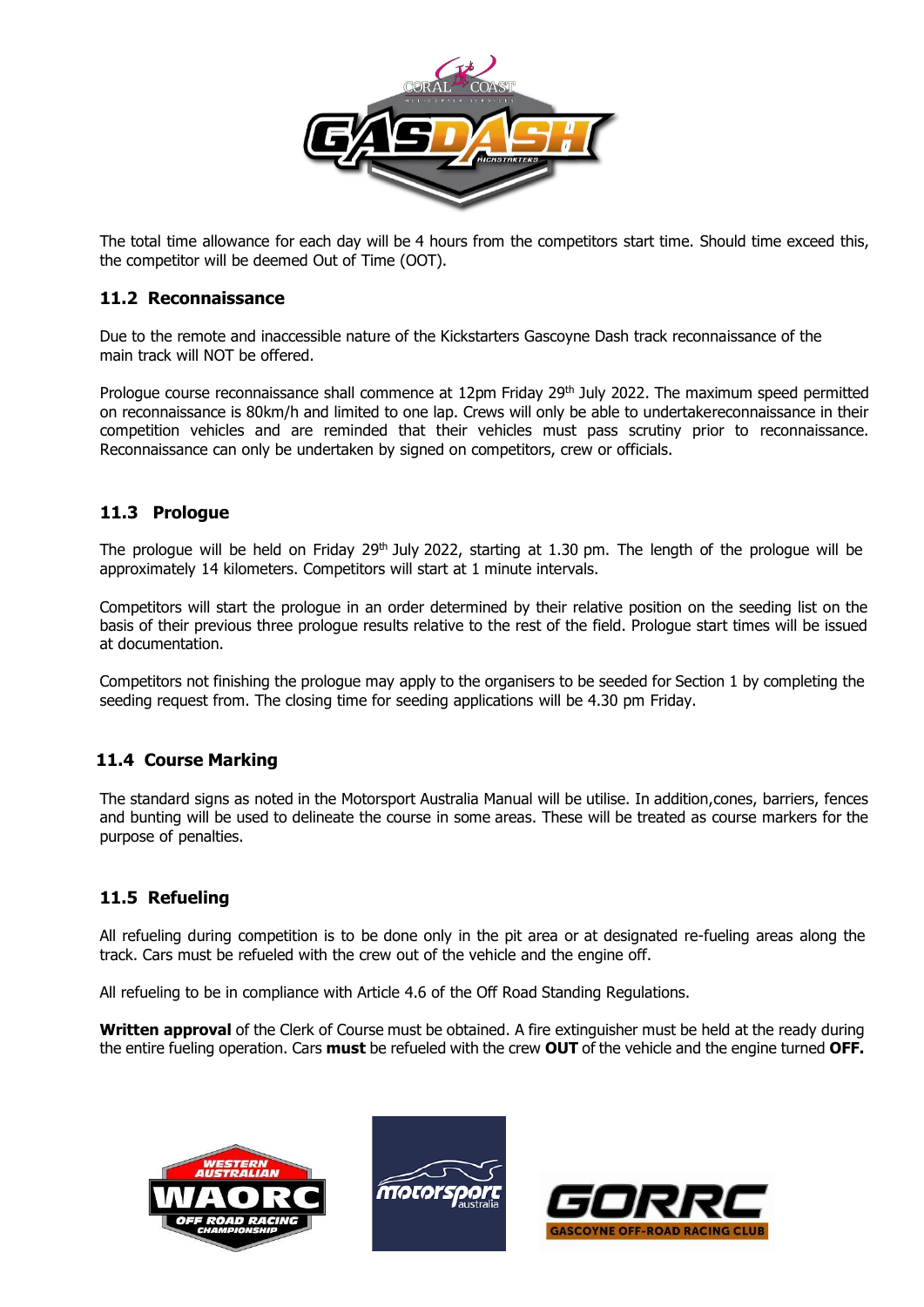

## **11.6 Road Crossing Checkpoint 1 (Day One) – Checkpoint 3 (Day Two)**

The procedure at this Road Crossing/Checkpoint is is:

- Sign 'Road Crossing 1 Km' sign . Prepare to slow down
- Sign 'Road Crossing 50m' Sign SLOW to 1st gear idle and prepare to stop
- **All race vehicles will come to a complete STOP at the Road Crossing - Official will direct competitors to proceed.**
- Proceed to 'AWAY' sign at 1st gear idle pace. 'AWAY' sign is located 50 metres AFTER Road Crossing/Checkpoint.
- Following "AWAY" sign race speed applies

#### **Speeding through this check point/road crossing is a serious safety issue and will occur a minimum 30 minute time penalty.**

### **11.7 Fuel Points/Checkpoints**

All Fuel Points positioned on the race track (3) are also service points and check points.

Checkpoints 2 and 3 (Day One) – Checkpoints 1 and 2 (Day Two) will be off the race line for the 2022 event. If you are NOT entering the checkpoint for fuel or servicing you are free to continue at race speed.

- Signage: At 1km Checkpoint 1km sign
- If entering the checkpoint for any reason
- Checkpoint Sign 1st gear idle pace
- Checkpoint/Fuel Point area is defined as that area from 'CHECKPOINT' signs through to the 'AWAY' sign and 1st gear idle pace applies.
- Refueling points will be designated by 'Fuel Area' sign.
- Hot Area/Service Area designated by 'Hot Area' sign.
- No overtaking in Check Point areas.
- Competitor to proceed to 'AWAY' sign at 1st gear idle pace before resuming race speed.

| Day One                    | <b>Km From Last</b> | <b>KM from Start</b> |
|----------------------------|---------------------|----------------------|
| Checkpoint 1               | 60 km               | 60 km                |
| Checkpoint 2               | 44 km               | $104 \mathrm{km}$    |
| Checkpoint 3               | 65 km               | 169 km               |
| Gascoyne Junction (Finish) | 36km                | 205 km               |





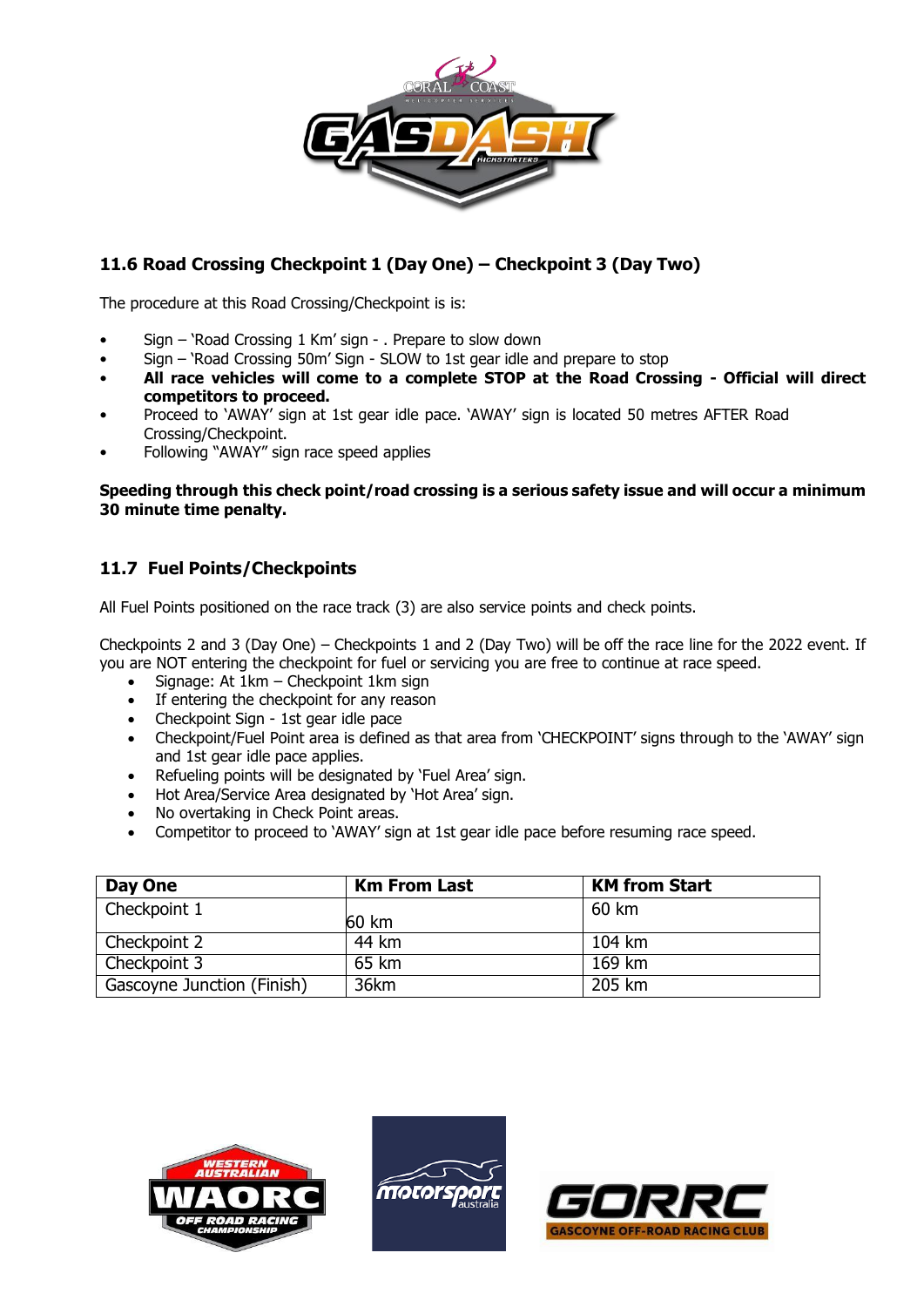

| Day Two            |       |        |
|--------------------|-------|--------|
| Checkpoint 1       | 36 km | 36 km  |
| Checkpoint 2       | 65 km | 101 km |
| Checkpoint 3       | 44 km | 145 km |
| Carnarvon (Finish) | 60 km | 205 km |

### **11.8 Fuel Delivery to Checkpoints**

Fuel can be delivered to designated checkpoints by the promoter if the fuel is stored in an approved container of not more 20 litres. It is the responsibility of the competitor to deliver the fuel to the designated drop off area within the prescribed time.

Approved fuel containers will need to have the competitor numbers clearly marked on the container and left by the posted checkpoint sign that it is to be delivered to.

### **11.9 Restarting**

Crews not completing any section may apply to the Clerk of Course for permission to start a subsequent section. If permission is granted, the competitor will be required to report to the start at their allocated time. Closing time for applications will be as laid out in Section 11.1 of these regulations.

#### **11.10 Parc Ferme**

The promoters reserve the right to impound competing vehicles in order to verify eligibility if necessary.

### **11.11 Overtaking**

The promoters view the safety implications of overtaking very seriously and will take action on breaches of this rule; Off Road Standing Regulations (9) - Driving Conduct. Competitors are reminded that "shunting" is not an acceptable method of indicating a desire to overtake. Any reports of "shunting" or similar behavior is likely to result in all competitors involved being charged. UHF Communication is to be used as per the Motorsport Australia Off Road Standing Regulations.

The front running bikes may catch the back of field cars on both days. Car competitors are reminded to check their mirrors and give way.

### **11.12 Flag Signals:**

As per Motorsport Australia Manual the flags that will be employed at this Eventare; Red Flag - demand an IMMEDIATE stop. Yellow Flag – Danger ahead Green Flag – all clear White flag. Slow moving or service vehicle on the track. Black & White Checker – finishing flag. End of race. Failure to observe flag instructions  $-$  up to exclusion





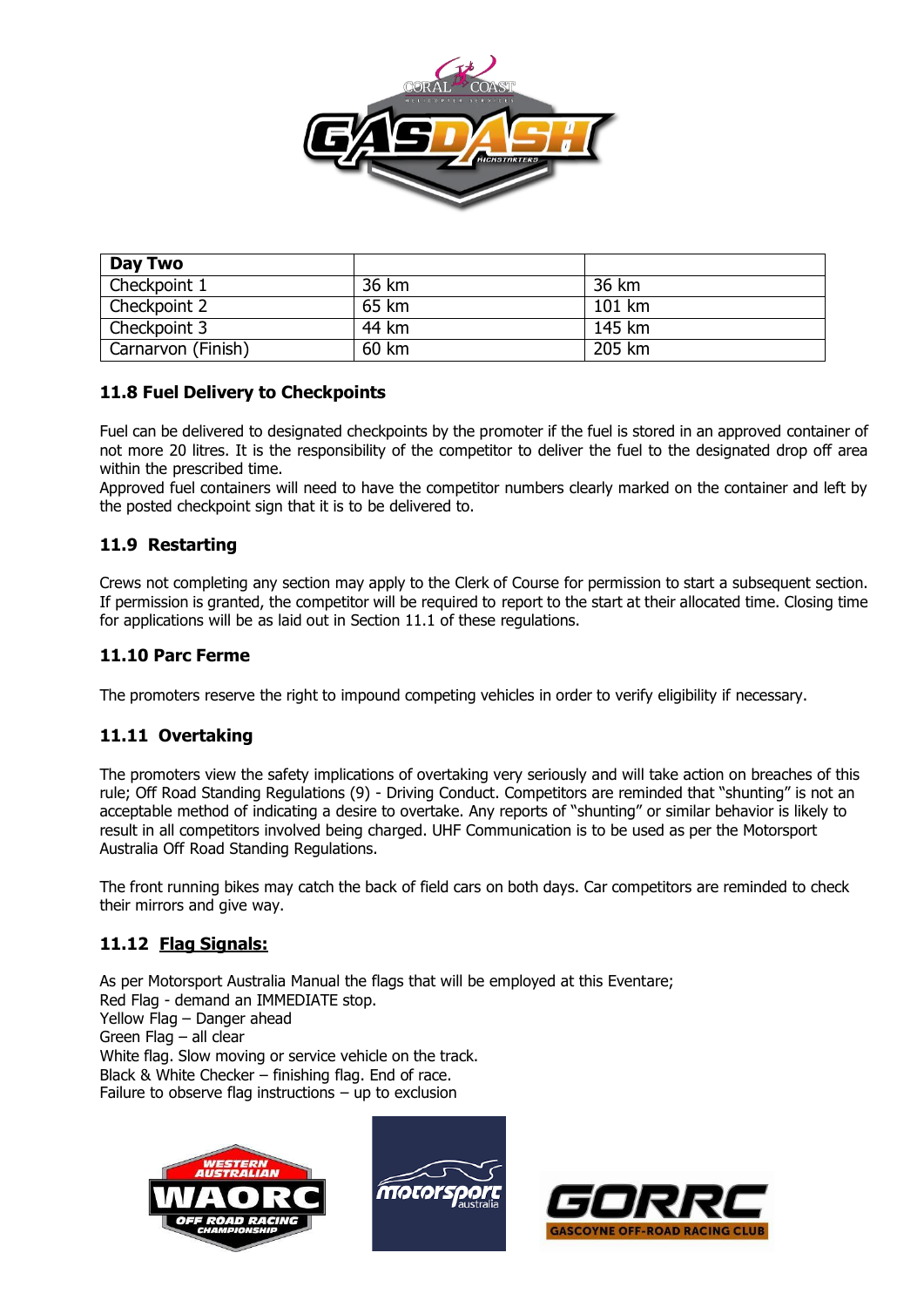

### **12. COMPETITOR BRIEFINGS**

Briefings for all crews will be conducted at the Gascoyne Off Road Racing Club Home Base (Carnarvon Start/Finish) and the Gascoyne Junction start/finish line, at the following times;

Briefing No 1: Main Briefing, 5.00 pm, Thursday 28th July, 406 Robinson Street, Carnarvon (old PCYC Building) Briefing No 2: 11.30 am, Friday 29th July 2022 - GORRC Home Base Briefing No 3: 6.30 am, Saturday 30th July 2022 - GORRC Home Base Briefing No 4: 6.30 am, Sunday 31<sup>st</sup> July 2022 - Junction Start/Finish line.

Attendance at briefings by all crew members is **compulsory**, and each crew member will be required to sign the attendance sheet. Failure to attend a briefing, or to sign the attendance sheets, will result in the competitor being charged and possibly excluded from the event.

### **13. PENALTIES**

Penalties can/will be applied as per the;

- Motorsport Australia Off Road Standing Regulations
- WAORC 2022 Sporting Regulations
- These Supplementary Regulations

### **14. PIT AREA**

The Pit and Paddock areas will in effect be the same area.

The area will be designated as the Pits 30 minutes prior to the start of prologue and each days racing and will remain as such until an announcement is made to the contrary.

Entry to the pits will be by pit pass only. There will be no exceptions to this

(i) Competitors are reminded of their responsibilities regarding their pit crew wearing their passes at all times in the pits.

(ii) Attire for all people in the pits area to be a minimum of shoes, socks, neck to knee clothing and at least a short-sleeved shirt

(iii) No spectators or children to enter the pit area. (Minimum pit crew age 16 years)

#### **At ALL TIMES the following conditions will apply:**

(i) No smoking, consumption or carrying of alcohol in the pit area.

(ii) No welding, grinding or flame heating of any form will be permitted in the pit area. (The organisers will provide a separate "hot work area" for this work to be carried out.)

(iii) Maximum speed in the pit area to be 5kmh. No riding on any vehicle unless seated in vehicle seat. No riding on moving trailers in the pit area.

Breaches of these Rules will make the responsible crew liable to penalties as decided by the Stewards of the event.





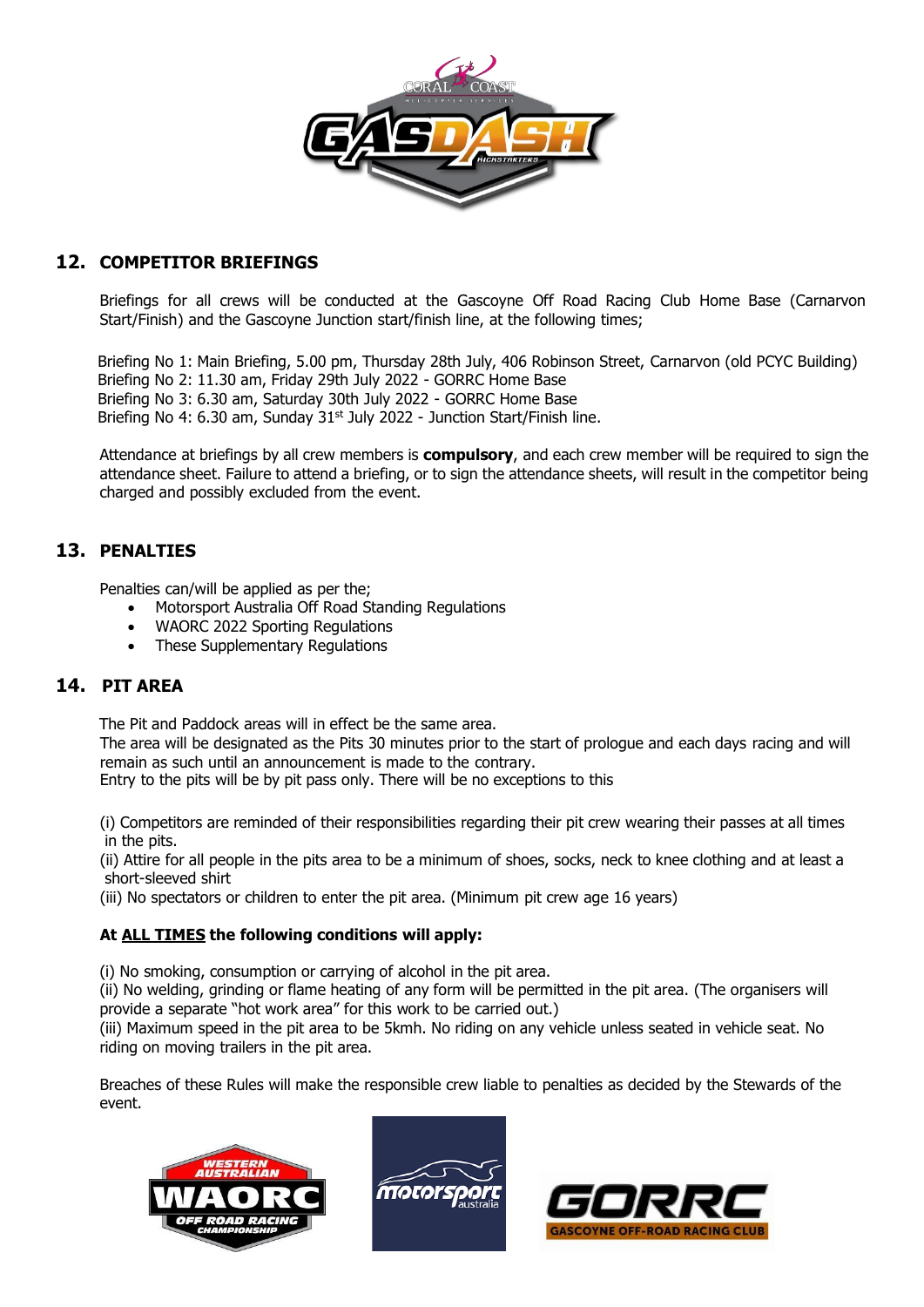

## **15. PASSES**

Passes will be issued to all competitors, officials and nominated crew members. Passes will allow admittance to the event venue, and access to the pit area. **No pit passes will be issued during competition.**

### **16. GENERAL**

#### **16.1 Alcohol, Drugs and other Substances**

The holder of a Motorsport Australia Licence (or a Licence issued by another ASN) may be tested for the presence of any drug or other banned substance and subject to a penalty for a breach of the Australian National Anti-Doping Policy and/or the Motorsport Australia Illicit Drugs in Sport (Safety Testing) Policy at [www.motorsport.org.au.](http://www.motorsport.org.au/)

Consumption of alcohol in the paddock, pits or any other Reserved Area is prohibited until all Competition is concluded each day. The holder of a Motorsport Australia Licence (or a Licence issued by another ASN) may be tested for the presence of alcohol by a Motorsport Australia Accredited Testing Official (CATO) in accordance with the Motorsport Australia Alcohol Policy at [www.motorsport.org.au.](http://www.motorsport.org.au/)

#### **16.2 Recovery**

Competitors may recover a vehicle which has broken down **only after obtaining the written permission of the Clerk of Course**, or the Assistance Clerk of Course. At no time may any part of the course be used to recover the vehicle, nor any part of the course be traversed to access the vehicle recovery.

No competitor vehicle is permitted to traverse open public road at any time during the race. Minimum penalty for this breach is up to exclusion. Road permits do not override this rule.

The organisers reserve the right to refuse permission for vehicle recovery whilst the event is in progress for reasons of safety.

### **16.3 Sweep Vehicle**

A sweep vehicle will traverse the entire course at the end of the prologue, and at the end of each section of the race, immediately after the last competing vehicle has commenced the section.

#### **16.4 Incident Reports**

Crews involved in any form of accident or incident during the event must report it to the Clerk of Course as soon as possible, but in any event not later than the finish of the event. Incident and accident report forms **must** be completed in full by the crew and handed to the Clerk of Course.

Vehicles that are structurally damaged must be inspected by the Chief Scrutineer on completion of the lap that the vehicle was damaged and if deemed by the Chief Scrutineer to have sustained substantial damage, must not continue in the event until repaired to the satisfaction of the Chief Scrutineer





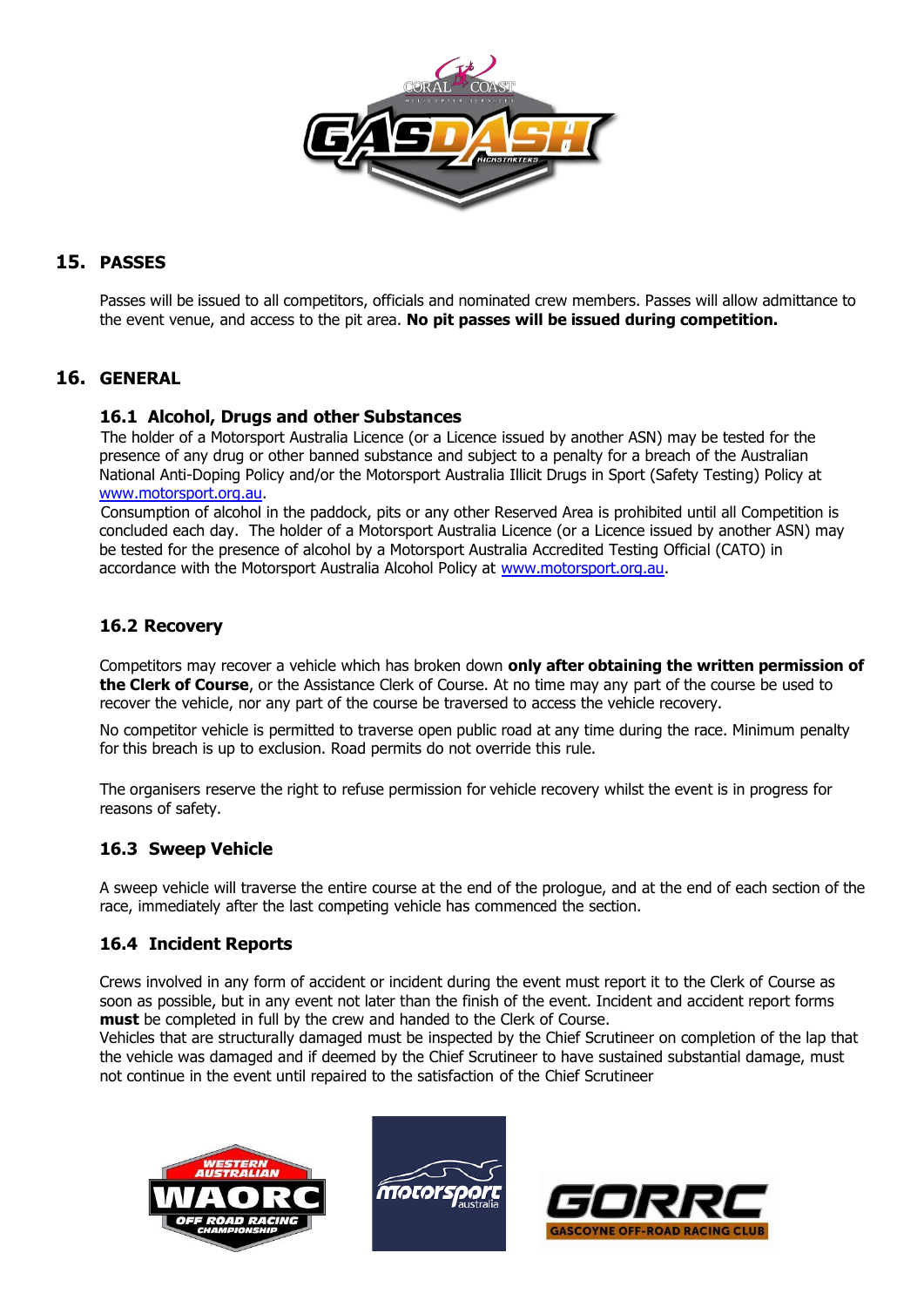

### **16.5 Judges of Fact**

Nominated Senior Officials and Timekeepers will be deemed Judges of Fact with regard to whether or not a vehicle follows the prescribed course, whether a vehicle strikes a course marker as well as relative order, time of arrival, and direction of entry into controls. Competitors are reminded that there is no right of protest against the decision of a Judge of Fact

### **16.6 Safety**

Refer to the current Motorsport Australia Manual for information regarding appropriate attire and safety equipment. Allapparel, including helmets, shall be in accordance with Schedule D.

### **16.6.1 Competitor Must Carry**

The Event is staged in an arid and isolated area where water supplies are scarce, and temperatures may exceed 40 degrees around the time of the event. Each competitor must carry:

- A minimum of 2 litres of water per competitor
	- SOS/OK sheet

Checkpoints/fuel stops will have water available for competitors.

### **16.6.2 Emergency Procedure**

Upon breakdown/Injury competitors are to move their vehicle off the track if possible. Establish radio contact with aircraft via UHF radio Have the following competitors report injury/break down at next Fuel Point

Competitors must remain with their vehicle as help has been dispatched

Under no circumstances are competitors to move from their reported position without prior approval of Race Command

Observe regulations by placing out warning triangles and displaying SOS/OK sheet on or near vehicle The sheet must be visible to aircraft

### **16.7 Code of Conduct / Behaviour**

All competitors or persons associated with the competitor shall conduct themselves in an appropriate manner A competitor shall be responsible for their conduct and that of their crew, any person with whom they are associated.

Anyone who abuses or threatens personally or physically any official or any other person present at the event shall be deemed to be in breach of this rule.

### **16.8 Pastoral Properties**

Landowners of the pastoral properties have generously given their permission for the event to proceed, and for you to compete on their property. The landowners have expressed that driving or accessing the track outside competition is trespass. Penalty is automatic exclusion of the event.





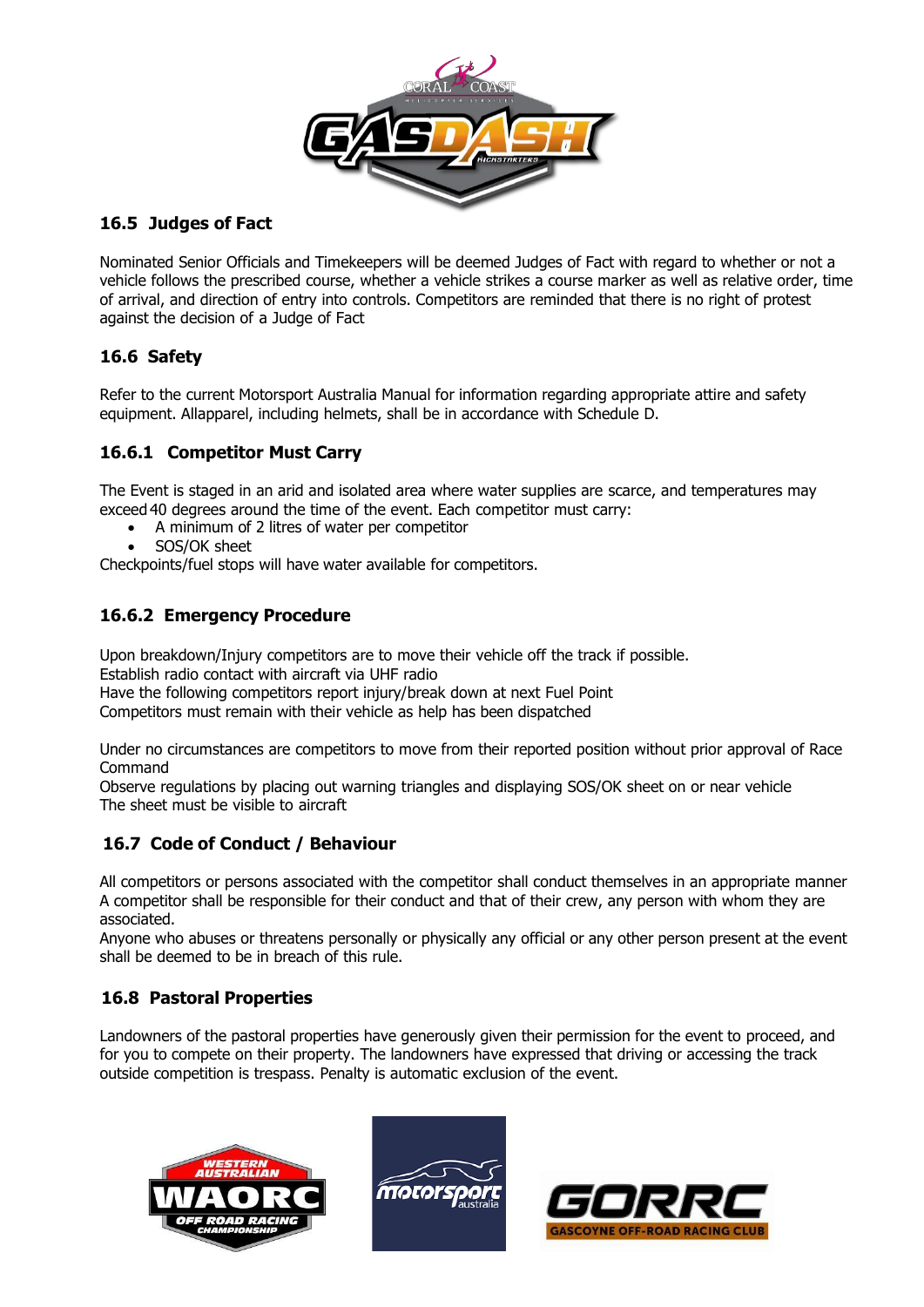

### **16.9 Specific Information for this Event**

Ample accommodation is available in Carnarvon.

Camping is not recommended at the GORRC Home Base as there are no shower's and limited toilets. Dogs and firearms will not be permitted.

Non-competition motorcycles, trikes or quads permitted at this event without civilian license. (Designated officials will be exempt at the discretion of the organisers.)

**NO** riding competition machines between 6.00pm and 6.00am

**NO** riding on back of ute's, NO riding on sideboards of vehicles

Camping site at **Gascoyne Junction** is available free of charge at the Town Oval, however the area MUST be left clean. There will be ample toilets at the campground and hot and cold showers at the Junction Tourist Pub. Food and Bar will operate from **Junction Pub and Tourist Park.**

Noise curfew will apply from 11pm Saturday night at the Gascoyne Junction camping site.

Presentations will be held 6pm on Sunday  $31<sup>st</sup>$  July 2022 at the Dalmacija Club, Robinson St,

Carnarvon

### **WAORC Point Score**

The 2022 West Australian Off Road Championship will be scored in accordance with the West Australian Off

Road Advisory Panel recommendation. Class and outright championships will be scored separately.

For Outright Championships points the following will apply

| 1st              | 2nd              | 2rd        | 4 <sup>th</sup>                      | 5th             | <b>Ath</b>       | <b>7th</b>      | <b>Rth</b>       | Qth                            | 10 <sup>th</sup> |
|------------------|------------------|------------|--------------------------------------|-----------------|------------------|-----------------|------------------|--------------------------------|------------------|
| $\sim$<br>ᅀᄔ     | 19               | 18         | $\overline{\phantom{0}}$<br><b>L</b> | 16              | ᆠ                | 14              | ר 1<br>ᅩ         | $\overline{\phantom{a}}$<br>∸∸ | <b>. .</b>       |
| 11 <sup>th</sup> | 12 <sup>th</sup> | ' 2th<br>ᅩ | 14th                                 | <b>5th</b><br>ᅩ | 16 <sup>th</sup> | 7 <sup>th</sup> | 18 <sup>th</sup> | 1 Qth<br>.                     | 20 <sup>th</sup> |
| 10               | $\circ$          |            |                                      |                 |                  | Δ               |                  | -                              |                  |

For Class Championship points the following will apply:

| 1st | 2nd        | <b>2rd</b>        | $\Delta$ th     | <b>5th</b>        | <b>Ath</b>      | 7th       | <b>Rth</b>       | Qth        | 10 <sup>th</sup> |
|-----|------------|-------------------|-----------------|-------------------|-----------------|-----------|------------------|------------|------------------|
| 630 | 570        | 540               | 510             | 480               | 450             | 420       | 390              | 360        | 330              |
| 1th | <b>つth</b> | <b>2th</b><br>. . | 4 <sup>th</sup> | <b>5th</b><br>. . | 6 <sup>th</sup> | 7th       | 18 <sup>th</sup> | Oth<br>. . | 20 <sup>th</sup> |
| 300 | 270        | 240               | 210             | 180               | 150             | חר<br>⊥∠∪ | 90               | 60         | 30               |

Class Championship Points will be applied per section as follows: Section 1

| 1st                    | 2n <sub>d</sub> | 3rd        | 4 <sup>th</sup>  | <b>5th</b>  | <b>Ath</b>        | 7 <sub>th</sub>   | <b>Qth</b>       | Qth        | n <sub>th</sub><br>. U |
|------------------------|-----------------|------------|------------------|-------------|-------------------|-------------------|------------------|------------|------------------------|
| 24F<br>∽<br><b>JTJ</b> | 285             | 270<br>27  | 255              | 240         | つつに<br>تے         | <b>210</b><br>21U | 195<br>ᅩᄀ┙       | 180        | 165                    |
| 1 <sup>th</sup><br>- - | つth             | 12th<br>-- | 14 <sup>th</sup> | । ⊑th<br>-- | <b>Ath</b><br>. . | <b>7th</b>        | <b>Qth</b><br>-- | Oth<br>- - | $2$ nth<br>- -         |





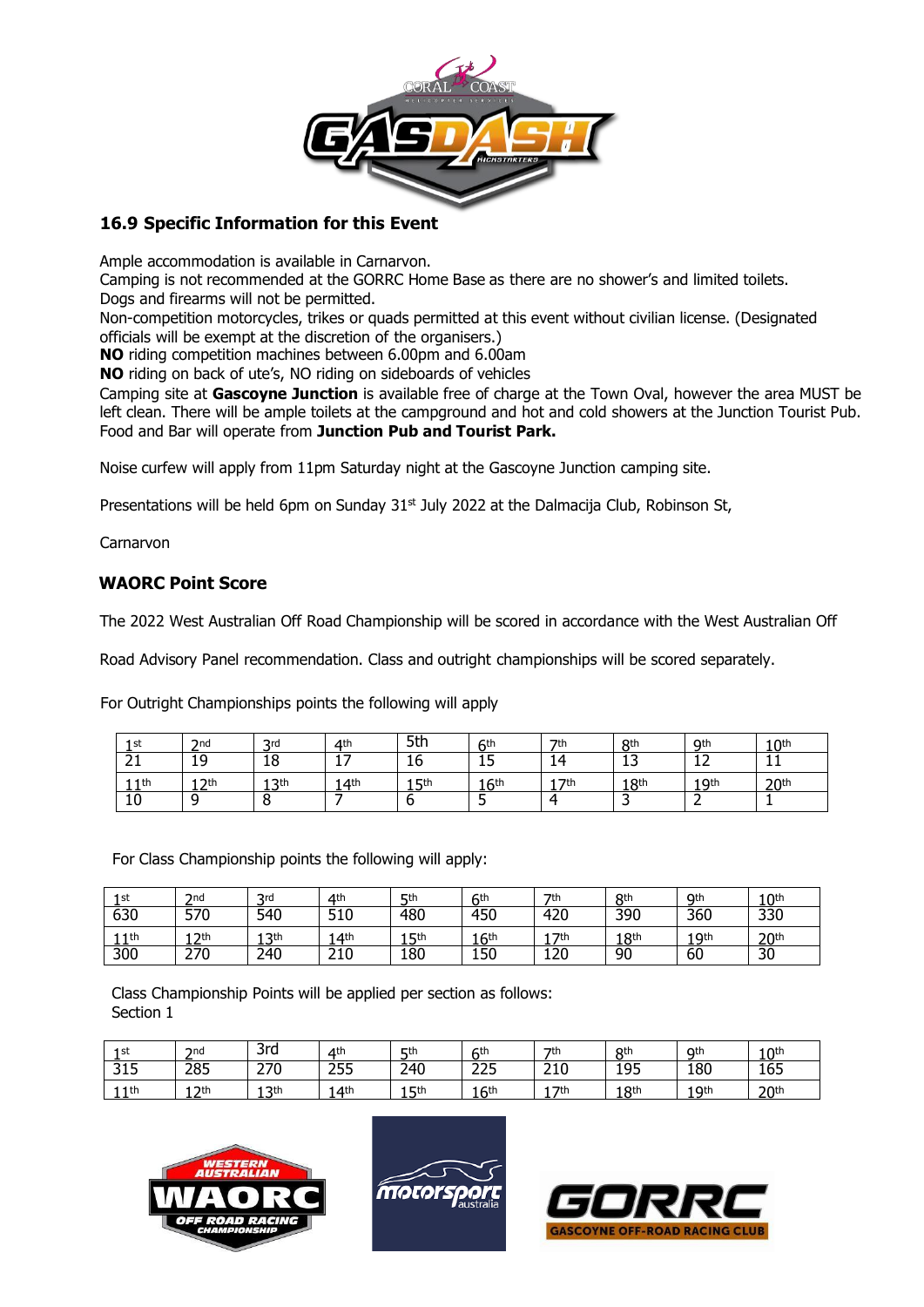

Section 2

| 1st              | $2n$ d | 3rd              | $\Delta$ th     | <b>5th</b> | <b>6th</b>       | 7 <sup>th</sup> | 8 <sup>th</sup>  | Qth          | 10 <sup>th</sup> |
|------------------|--------|------------------|-----------------|------------|------------------|-----------------|------------------|--------------|------------------|
| 315              | 285    | 270              | 255             | 240        | 225              | 210             | 195              | 180          | 165              |
| 11th<br><b>A</b> | l つth  | <b>3th</b><br>-- | 4 <sup>th</sup> | 1 Lth<br>◡ | 16 <sup>th</sup> | 7 <sup>th</sup> | 18 <sup>th</sup> | 1 Qth<br>- - | 20 <sup>th</sup> |
| 150              | 135    | 120              | 105             | 90         | 75               | 60              | 45               | 30           | 15               |

Prizes will be awarded to State Championship  $1^{\text{st}}$ ,  $2^{\text{nd}}$ , and  $3^{\text{rd}}$  Outright,  $1^{\text{st}}$ ,  $2^{\text{nd}}$ ,  $3^{\text{rd}}$  in each class. Other prizes and awards may be made at the discretion of the organisers.

### **17. Protests**

Protests must be lodged in accordance with the NCR's of the Motorsport Australia Manual.

### **18. GUIDE TO COMPETITORS**

A guide to competitors may be issued to each competitor, with further regulations. This guide will contain information which does not form part of the regulations of the event but will be of assistance to competitors.

### **19. COVID SAFE OFF ROAD RACING PLAN**

This event will be conducted under and in accordance with Motorsport Australia OH&S, Motorsport Australia Safety 1st and Risk Management Policies and COVID-19 Return to Race Strategy and any conditions or requirements as set by the WA Government.

Should any requirements change as result of any COVID-19 conditions applied by WA Government it will be advised via further regulations or an event bulletin.

Attendance by any person at this event is subject to that person acknowledging that they;

• have not been diagnosed with COVID-19 as confirmed with a positive test for COVID-19 from  $21^{st} - 28^{th}$  July 2022

• are not currently experiencing any symptoms of COVID-19 as at 28<sup>th</sup> July 2022